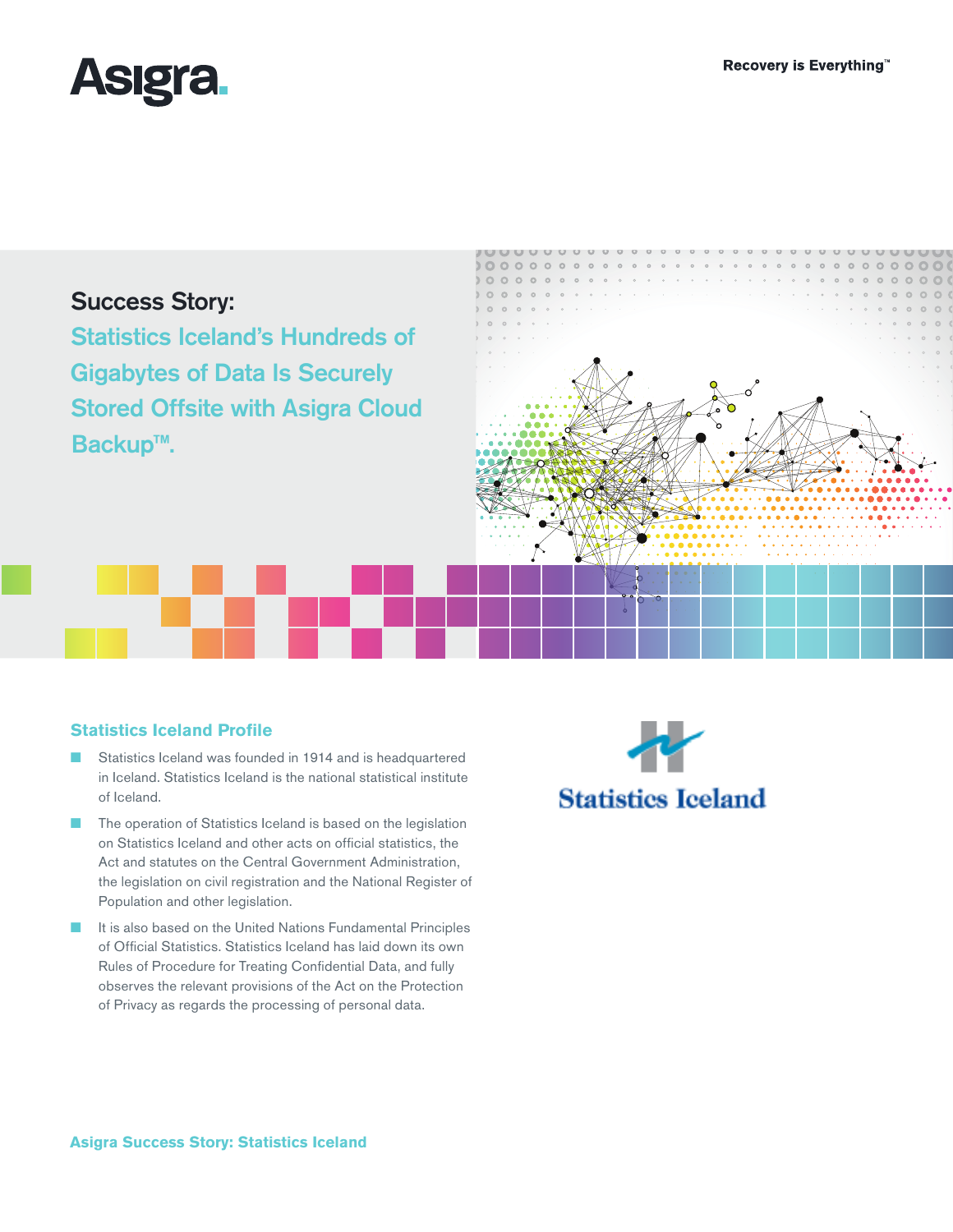# **Asigra**

#### **Overview**

Statistics Iceland is a government ministry that holds sensitive data of all Icelandic citizens and official statistics, in accordance with government requirements. The minister of Statistics Iceland is the Prime Minister of Iceland, Mr. Halldór Ásgrímsson. Statistics Iceland has three divisions; personal and social statistics, business statistics and national accounts, and the National Population Registry.

# **Statistics Iceland Requires Reliable, Secure Backup**

The very nature of Statistics Iceland's operations necessitated a secure and reliable backup and recovery system for its hundreds of gigabytes of data. Data security is of paramount importance as they are subject to government legislation statutes and legislation on official statistics and civil registration on ensuring this sensitive official and civil data is safe.

At Statistics Iceland the ever increasing amount of data, that needs to be backed up, was beginning to strain the previous tape-based backup system. Faced with a hefty investment in renewing the backup system as well as adding a remote (offsite) disk storage they began to look for alternatives.

# **Statistic Iceland Selects Securstore Managed Backup/Recovery Services Powered by Asigra**

Statistics Iceland is now protecting all its critical data including over 70 SQL databases and its file system with Securstore.

Securstore's managed backup and recovery service deploys Asigra Cloud Backup™, to backup hundreds of gigabytes of sensitive data from Statistics Iceland's Reykjavik office to a secure offsite location every night.

"To meet all the requirements, the Securstore solution powered by Asigra was an obvious choice. Data security and fast recovery of our data is an extremely important issue for us. The service from Securstore is more secure than any I have ever seen, and gives absolute guarantee that our very sensitive data is safe even when it is in the process of being backed up and retrieved. Because of Asigra's bare metal restore, I know that if our systems go down I can quickly restore the backed up data and be back in business within a few hours without having lost data. The pay-as-you-use model makes the service very cost-effective, and we have not incurred the substantial investment we had feared when initially looking to change our backup processes. We plan to move the majority of our data into this service," said Davíd Davídsson, IT manager of Statistics Iceland.

"Statistics Iceland knew what it wanted from a new backup and recovery service but was worried about the high price it might have to pay for it ," said Alexander Eiríksson, president of Securstore. "Because of Asigra's capacity-based pricing and the fact that you don't have to pay for each computer connected to the server, we are delivering a secure, fast, and reliable service at a cost effective rate. Statistics Iceland is now backing up all its critical data with us, including over 70 SQL databases and its file system. With the Asigra's Cloud Backup functionality behind Securstore Remote Backup Service, Statistics Iceland knows that all of its data is safely stored off site and is restorable within minutes."

Asigra Cloud Backup supports a broad range of platforms, including Windows, Linux, Unix, Novell, AS/400 and Macintosh, and protects Oracle, SQL Server, VMware and Exchange Server data. Back-end DS-System software runs on Solaris, Linux, MACINTOSH and Windows.

"To meet all the requirements, the Securstore solution powered by Asigra was an obvious choice. Data security and fast recovery of our data is an extremely important issue for us."

#### **Davíd Davídsson, IT Manager, Statistics Iceland**

At the Reykjavik headquarters, a single Asigra Cloud Backup DS-Client discovers all servers, desktops and laptops connected to the local network, and automates the backup of all local data assets. Agents are not installed on machines being backed up. Before the backup data set is transmitted to Securstore's data centre, Asigra Cloud Backup analyses the data, finds new and changed file blocks, eliminates duplicate files and further compresses the residue bytes to ensure the backup set is as compact as possible. The software then encrypts the data before sending it over an IP-WAN connection to a centralised Asigra Cloud Backup DS-System server, located in Securstore's data centre, which consolidates the backup data from all distributed sites. Data is encrypted "in-flight" and "at-rest". That DS-System server is then protected just like any other server within the data centre as part of the organisation's ongoing data protection policies. As an additional level of data protection, Securstore has configured the DS-System server to replicate the vault to a second secure back up site.